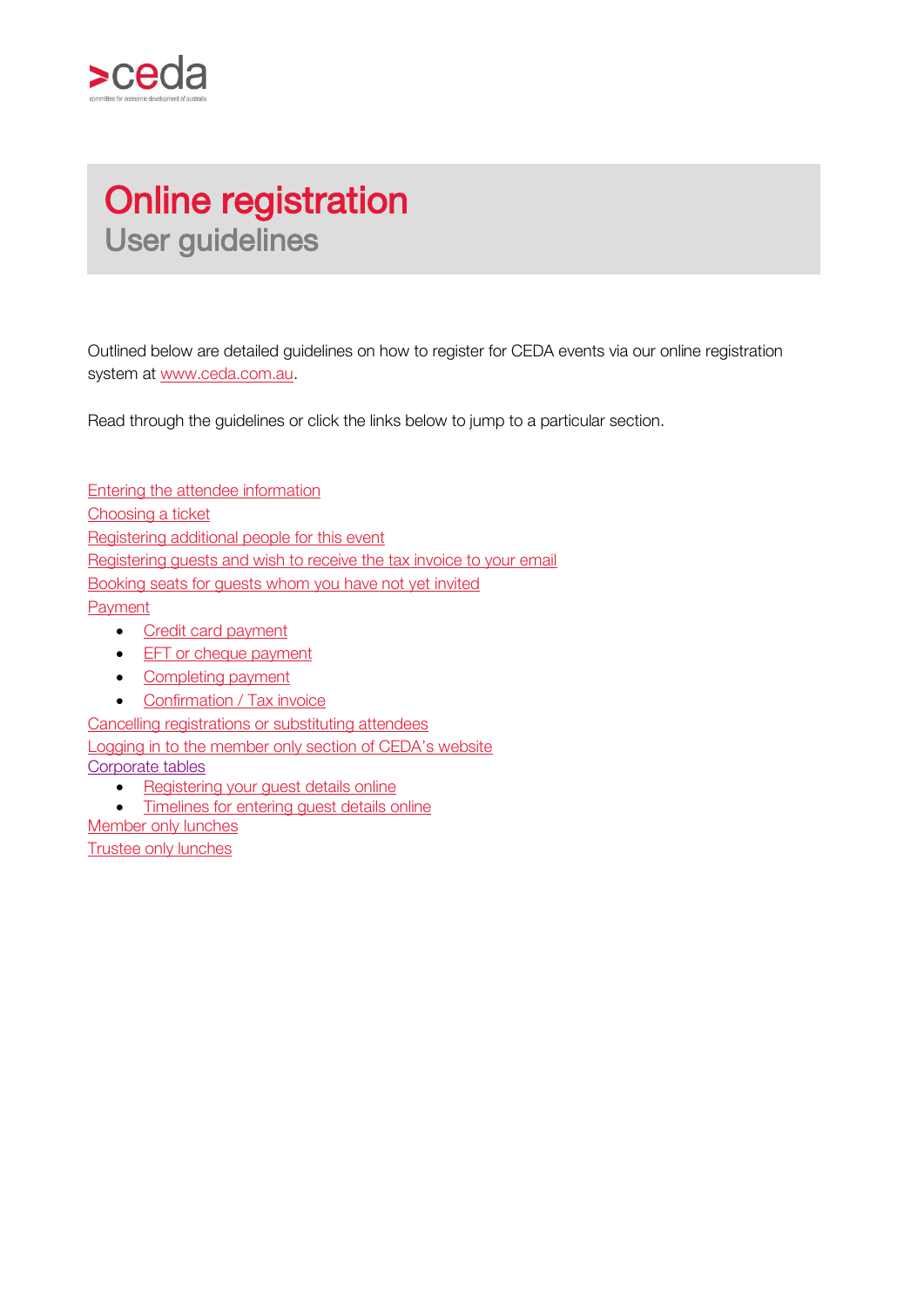



#### Rage 1 2 3 4  $\triangleright$

<span id="page-1-0"></span>NB – Trustee only lunches are not available for online registration. Please contact your [State office](http://www.ceda.com.au/contact) to enquire about attendance.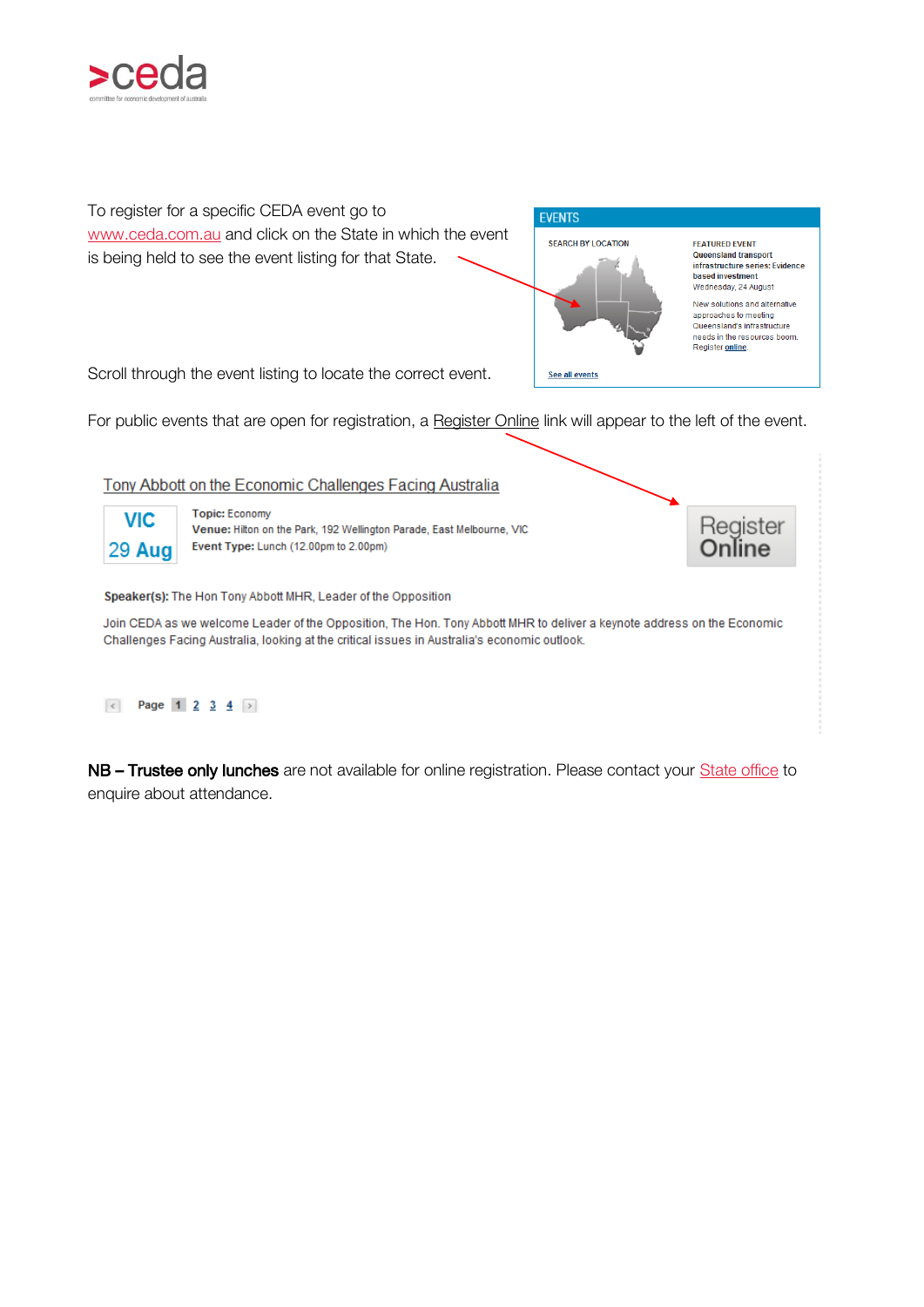

# <span id="page-2-0"></span>Entering the attendee information

Step one of the process is to enter the first attendee's information to the system.

Those fields marked by a red asterisk (\*) are mandatory and must be completed.

The **email address** entered must be the attendees direct email address, and not a generic company email or a PA or assistant's email.

#### Women in Leadership Series Part 3

Date: 24 Aug 2011 Topic: Leadership/Management Venue: Shangri-La Hotel, 176 Cumberland Street Sydney NSW Event type: Lunch (11.45am to 2.00pm) Speakers:

#### Attendee

Please enter the email address of the person attending the event. Final registration process relies on an individual email address to identify each attendee. Using a duplicate email and the registration process relies on an individual email address to identify each attendee. Using a dupl

|                      | * Mandatory fields required.                 |                               |         |
|----------------------|----------------------------------------------|-------------------------------|---------|
| Title                | <b>Please Select</b><br>$\blacktriangledown$ |                               | $\star$ |
| First name           |                                              |                               | $\star$ |
| Last name            |                                              |                               | $\star$ |
| Position             |                                              |                               | $\star$ |
| Organisation         |                                              |                               | $\star$ |
| Email                |                                              |                               | $\star$ |
| Phone number         |                                              |                               | $\star$ |
| <b>State</b>         | Please Select                                |                               | $\star$ |
| Special requirements |                                              | A<br>$\overline{\phantom{a}}$ |         |
| Cornorate tables     |                                              |                               |         |

Please book your tables in the name of the table host or organiser. On receipt you will receive a confirmation

### **Troubleshooting**

If you click Next and the site does not move to the next screen, it is likely to be that something is incorrect or incomplete on the page. Check the following:

1. If fields have not been completed, red error messages, as shown in the example to the right, will appear. You must complete these in order to move to the next screen.

| Email        |               | * Email is required        |
|--------------|---------------|----------------------------|
| Phone number |               | * Phone number is required |
| <b>State</b> | Please Select | * State is required        |

2. If you have used an email address which is not unique to the person being registered, the following message will appear at the top and bottom of the screen.

The email address you have provided is duplicated in our database. Unfortunately you are unable to proceed with your registration online for that email. Please contact your local CEDA office to rectify this issue.

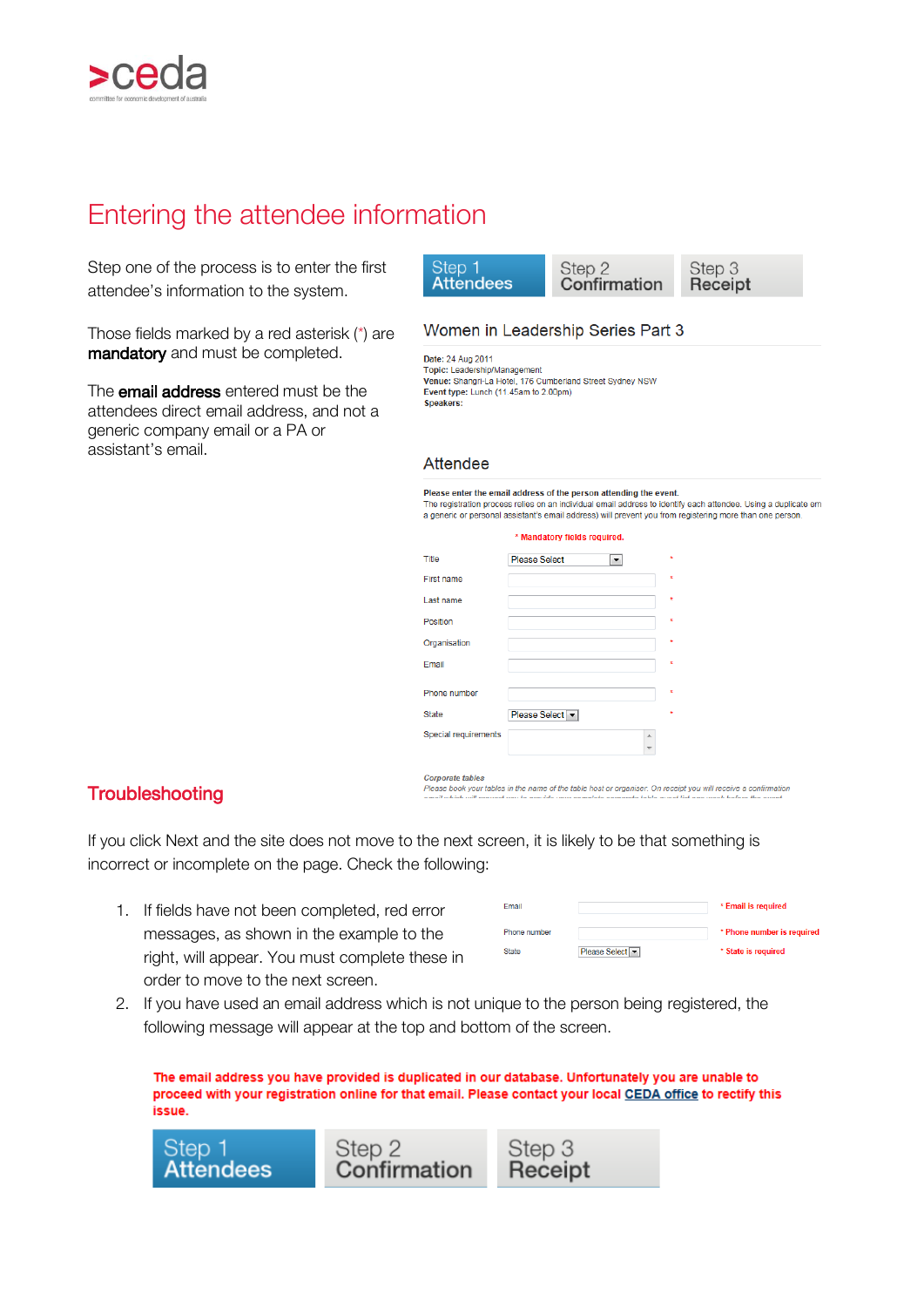

Return to the email field and enter a unique email address.

Click Next to proceed to the next screen.

<span id="page-3-0"></span>

# <span id="page-3-1"></span>Registering additional people for this event

If you are registering a number of single attendees, you can do this at one time, to allow you to receive a single invoice and to ensure that these people will be seated together.

Once you have registered the first person and chosen the single registration ticket, click Add a new Attendee.

| Attendee List                           |                       |  |
|-----------------------------------------|-----------------------|--|
| ► O Add a new Attendee                  |                       |  |
| Select a ticket type for each attendee. |                       |  |
| <b>Bill Smith</b>                       | Please Select         |  |
|                                         | <b>EDIAGOA CALACT</b> |  |

You will be taken back to the **Attendee** screen to add the second attendees details. All of the same requirements and restrictions listed above apply.

**Corporate tables**<br>Please book your tables in the<br>email which will request you to Single registration (11:45 AM - 2:00 PM ) \$160.00<br>Corporate table x 10 (11:45 AM - 2:00 PM ) \$160.00<br>Corporate table x 10 (11:45 AM - 2:00 PM ) \$1,516.00  $int F$ vacy and security n to conduct our busin and it will not be passed to other organisation.<br>DA events and may be reproduced in CEDA p business, and<br>ace at CEDA เ

**Next** 

Once all attendee details are added, click Next. You will be directed to the Attendee List

screen once again, to choose the relevant ticket for this second attendee.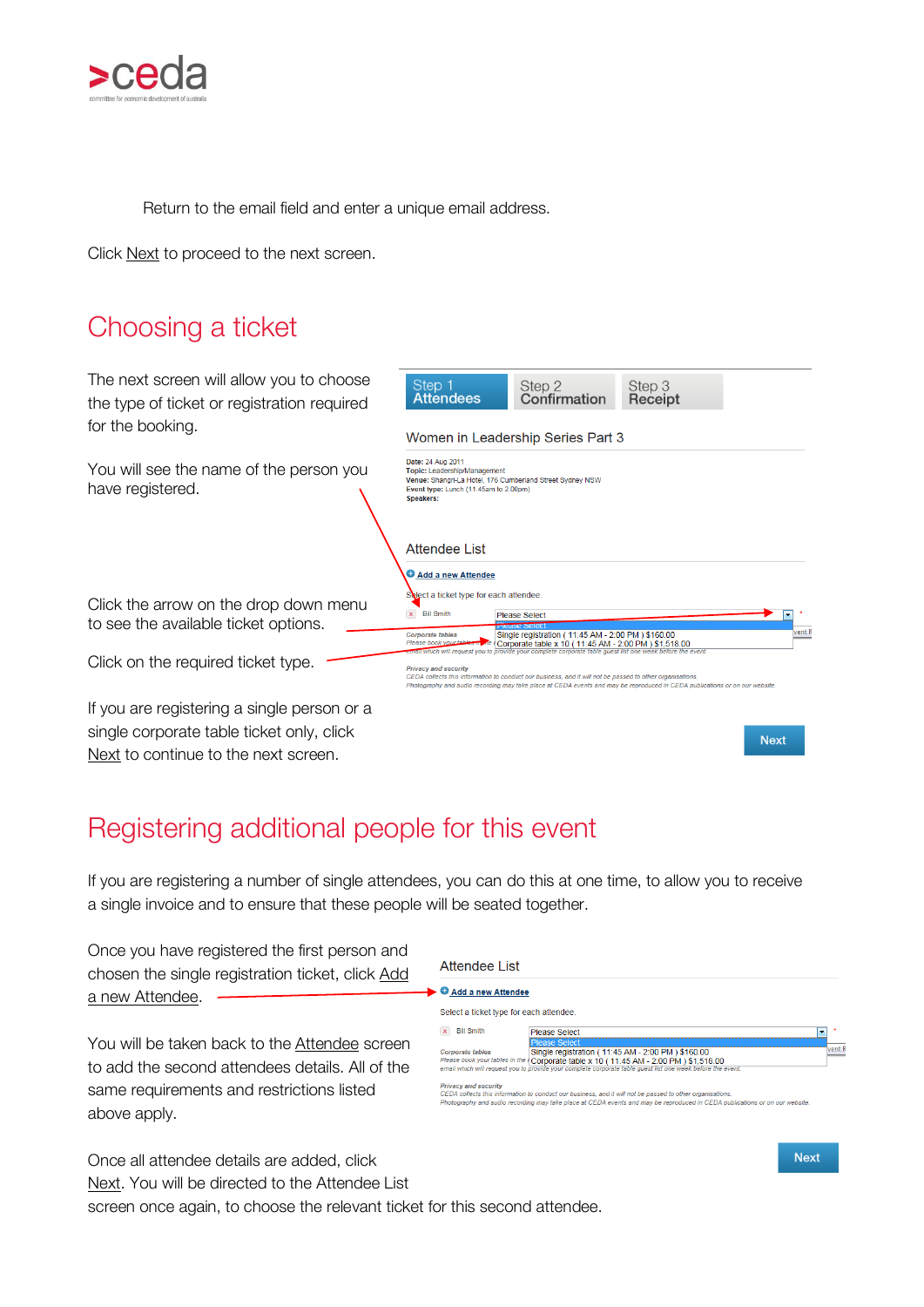

Continue this same process for each additional attendee.

You will see the list of attendees with  $\sqrt{\phantom{a}}$ their chosen registration ticket types.

Once all attendees are registered. click Next.

| Attendee List |  |
|---------------|--|
|               |  |

|  |  | Add a new Attende |  |
|--|--|-------------------|--|

| ₩ Add a new Attendee                                   |                                                                                                                                                                                                                                                                                                                                                                                                                                                                           |         |  |
|--------------------------------------------------------|---------------------------------------------------------------------------------------------------------------------------------------------------------------------------------------------------------------------------------------------------------------------------------------------------------------------------------------------------------------------------------------------------------------------------------------------------------------------------|---------|--|
| Select a ticket type for each attendee.                |                                                                                                                                                                                                                                                                                                                                                                                                                                                                           |         |  |
| <b>Bill Smith</b><br>x                                 | Single registration (11:45 AM - 2:00 PM) \$160.00                                                                                                                                                                                                                                                                                                                                                                                                                         |         |  |
| <b>Bert Brown</b>                                      | Please Select                                                                                                                                                                                                                                                                                                                                                                                                                                                             | $\cdot$ |  |
| <b>Corporate tables</b><br><b>Privacy and security</b> | Please book your tables in the name of the table host or organiser. On receipt you will receive a confirmation<br>email which will request you to provide your complete corporate table quest list one week before the event.<br>CEDA collects this information to conduct our business, and it will not be passed to other organisations.<br>Photography and audio recording may take place at CEDA events and may be reproduced in CEDA publications or on our website. |         |  |

**Next** 

# <span id="page-4-0"></span>Registering guests and wish to receive the tax invoice to your email

You would like to register guests to an event and would like the tax invoice/receipt to be sent to your email rather than those for whom you are booking.

First, you must log in to the members section of CEDA's website. [Click here](#page-7-3) to go to the section for logging in to the members section.

Once you have logged in, register each individual person per the instructions above.

Once all guests are registered, and before you click Next to go to the confirmation page, you must delete your registration from the list.

To do this, click the x next to your name on the attendee list. You will receive a message asking you to confirm this deletion.

Once this record is deleted, click Next to move to the confirmation page.

#### **Attendee List**

| Add a new Attendee                                     |                                                                                                                                                                                                                                                                                                                                                                                                                                                                           |
|--------------------------------------------------------|---------------------------------------------------------------------------------------------------------------------------------------------------------------------------------------------------------------------------------------------------------------------------------------------------------------------------------------------------------------------------------------------------------------------------------------------------------------------------|
|                                                        | Select a ticket type for each attendee.                                                                                                                                                                                                                                                                                                                                                                                                                                   |
| <b>Bill Smith</b>                                      | Single registration (11:45 AM - 2:00 PM) \$160.00<br>▼                                                                                                                                                                                                                                                                                                                                                                                                                    |
| <b>Bert Brown</b>                                      | <b>Please Select</b><br>$\overline{\phantom{a}}$                                                                                                                                                                                                                                                                                                                                                                                                                          |
| <b>Corporate tables</b><br><b>Privacy and security</b> | Please book your tables in the name of the table host or organiser. On receipt you will receive a confirmation<br>email which will request you to provide your complete corporate table quest list one week before the event.<br>CEDA collects this information to conduct our business, and it will not be passed to other organisations.<br>Photography and audio recording may take place at CEDA events and may be reproduced in CEDA publications or on our website. |
|                                                        |                                                                                                                                                                                                                                                                                                                                                                                                                                                                           |
|                                                        | <b>Nloyd</b>                                                                                                                                                                                                                                                                                                                                                                                                                                                              |

# <span id="page-4-1"></span>Booking seats for guests whom you have not yet invited

You or a colleague wish to register for an event, and hold seats for guests who are still to be invited.

You are unable to book seats online without having full details of your guests. Therefore, you should register yourself or your colleague online as outlined above. You should then email the event coordinator as shown on your confirmation email, and ask them to hold the number of seats you require. Please provide payment details at this time.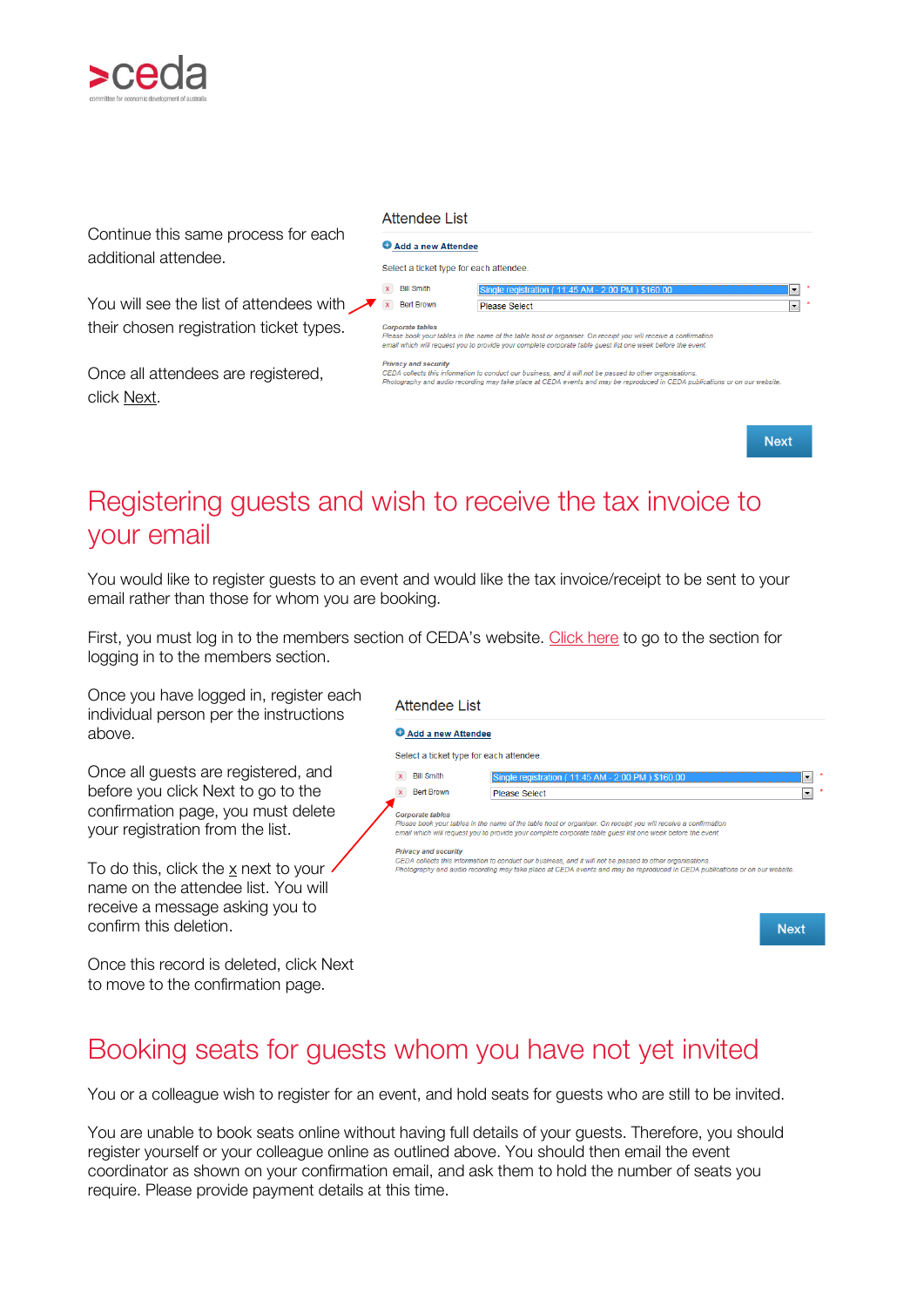

Please note, seats being held without guest details are subject to the same cancellation clauses as all other registrations. Therefore, if you are unable to fill the seats you must ensure that they are cancelled before the cancellation date shown on your confirmation email, otherwise, payment will still be required and not refunds or credits can be issued.

Full details of your guests (including name, position, company, phone and email contacts) should be provided to the event coordinator by email once these have been confirmed.

<span id="page-5-1"></span><span id="page-5-0"></span>

| Payment                                                                                                                                                                                  | Step 1<br>Attendees                                                                            |                         | Step 2<br>Confirmation                                                                                                                                                                                                                                                                                                                                                                                                                                                    | Step 3<br>Receipt |                                                                                                                                                                                                                               |
|------------------------------------------------------------------------------------------------------------------------------------------------------------------------------------------|------------------------------------------------------------------------------------------------|-------------------------|---------------------------------------------------------------------------------------------------------------------------------------------------------------------------------------------------------------------------------------------------------------------------------------------------------------------------------------------------------------------------------------------------------------------------------------------------------------------------|-------------------|-------------------------------------------------------------------------------------------------------------------------------------------------------------------------------------------------------------------------------|
| Step 2 of the process is confirming the<br>registrations and choosing the payment type.                                                                                                  | Date: 14 Sep 2011<br><b>Topic: Economy</b>                                                     |                         | Driving workforce participation                                                                                                                                                                                                                                                                                                                                                                                                                                           |                   |                                                                                                                                                                                                                               |
| Check once again that you have:                                                                                                                                                          | Venue: Deloitte Boardroom, Melbourne VIC<br>Event type: Lunch (12.00pm to 2.00pm)<br>Speakers: |                         |                                                                                                                                                                                                                                                                                                                                                                                                                                                                           |                   |                                                                                                                                                                                                                               |
| the correct event<br>all attendees                                                                                                                                                       | Confirmation                                                                                   |                         |                                                                                                                                                                                                                                                                                                                                                                                                                                                                           |                   |                                                                                                                                                                                                                               |
| the correct ticket types                                                                                                                                                                 | <b>Attendee</b>                                                                                |                         | <b>Ticket type</b><br>Table of 8 Lunch only                                                                                                                                                                                                                                                                                                                                                                                                                               |                   | Cost*<br>\$550.00<br><b>Subtotal \$500.00</b>                                                                                                                                                                                 |
|                                                                                                                                                                                          | * displayed price is GST inclusive                                                             |                         |                                                                                                                                                                                                                                                                                                                                                                                                                                                                           |                   | GST \$50.00<br><b>TOTAL \$550.00</b>                                                                                                                                                                                          |
| Choose your preferred payment type.                                                                                                                                                      | <b>Select Payment Option</b>                                                                   |                         |                                                                                                                                                                                                                                                                                                                                                                                                                                                                           |                   |                                                                                                                                                                                                                               |
| NB. Payments by credit card will be processed on<br>the next screen. For payments by EFT or cheque,<br>the next screen will provide you with an invoice and<br>instructions for payment. | Credit Card<br>Electronic Funds Transfer (FFT) or Cheque<br>publidation or on our website.     |                         | CEDA collects this information to conduct our business, and it will not be passed to other organisations.<br>Photography and audio recording may take place at CEDA events and may be reproduced in CEDA                                                                                                                                                                                                                                                                  |                   |                                                                                                                                                                                                                               |
| Credit card payment                                                                                                                                                                      | Confirmation                                                                                   |                         |                                                                                                                                                                                                                                                                                                                                                                                                                                                                           |                   |                                                                                                                                                                                                                               |
|                                                                                                                                                                                          | <b>Attendee</b><br>Louisa Lanceford                                                            |                         | <b>Ticket type</b><br>Corporate table x 10 (12:00 PM - 2:00 PM)                                                                                                                                                                                                                                                                                                                                                                                                           |                   | Cost*<br>\$1,441.00                                                                                                                                                                                                           |
| Full payment can be made online with a credit card<br>and a tax invoice will be forwarded to the attendee<br>immediately via email.                                                      | * displayed price is GST inclusive                                                             |                         |                                                                                                                                                                                                                                                                                                                                                                                                                                                                           |                   | <b>Subtotal \$1,441.00</b><br>GST \$0.00<br><b>TOTAL \$1,441.00</b>                                                                                                                                                           |
|                                                                                                                                                                                          | Payment                                                                                        |                         |                                                                                                                                                                                                                                                                                                                                                                                                                                                                           |                   |                                                                                                                                                                                                                               |
|                                                                                                                                                                                          | Card type<br>Card number<br>Expiry<br>Card Security Code<br>Name on card                       | Please select -<br>2011 | $\bullet$ 01 $\bullet$                                                                                                                                                                                                                                                                                                                                                                                                                                                    |                   |                                                                                                                                                                                                                               |
|                                                                                                                                                                                          |                                                                                                |                         |                                                                                                                                                                                                                                                                                                                                                                                                                                                                           |                   |                                                                                                                                                                                                                               |
|                                                                                                                                                                                          | <b>Corporate tables</b><br><b>Privacy and security</b>                                         |                         | Please book your tables in the name of the table host or organiser. On receipt you will receive a confirmation<br>email which will request you to provide your complete corporate table guest list one week before the event.<br>CEDA collects this information to conduct our business, and it will not be passed to other organisations.<br>Photography and audio recording may take place at CEDA events and may be reproduced in CEDA publications or on our website. |                   |                                                                                                                                                                                                                               |
|                                                                                                                                                                                          | forwarded in writing (by email or fax).                                                        |                         | Cancellations received by 5.00pm, 17 August 2011 will be refunded in full. Full payment is required for any cancellation received after this                                                                                                                                                                                                                                                                                                                              |                   | Cancellations received by 5.00pm, 17 August 2011 will be retunded in tui. רום payment is required in the payment of the care the care that be a state of the care of the care in the care in the care in the care in the care |
|                                                                                                                                                                                          |                                                                                                |                         | I have read and agree to the terms and conditions of the cancellation policy                                                                                                                                                                                                                                                                                                                                                                                              |                   |                                                                                                                                                                                                                               |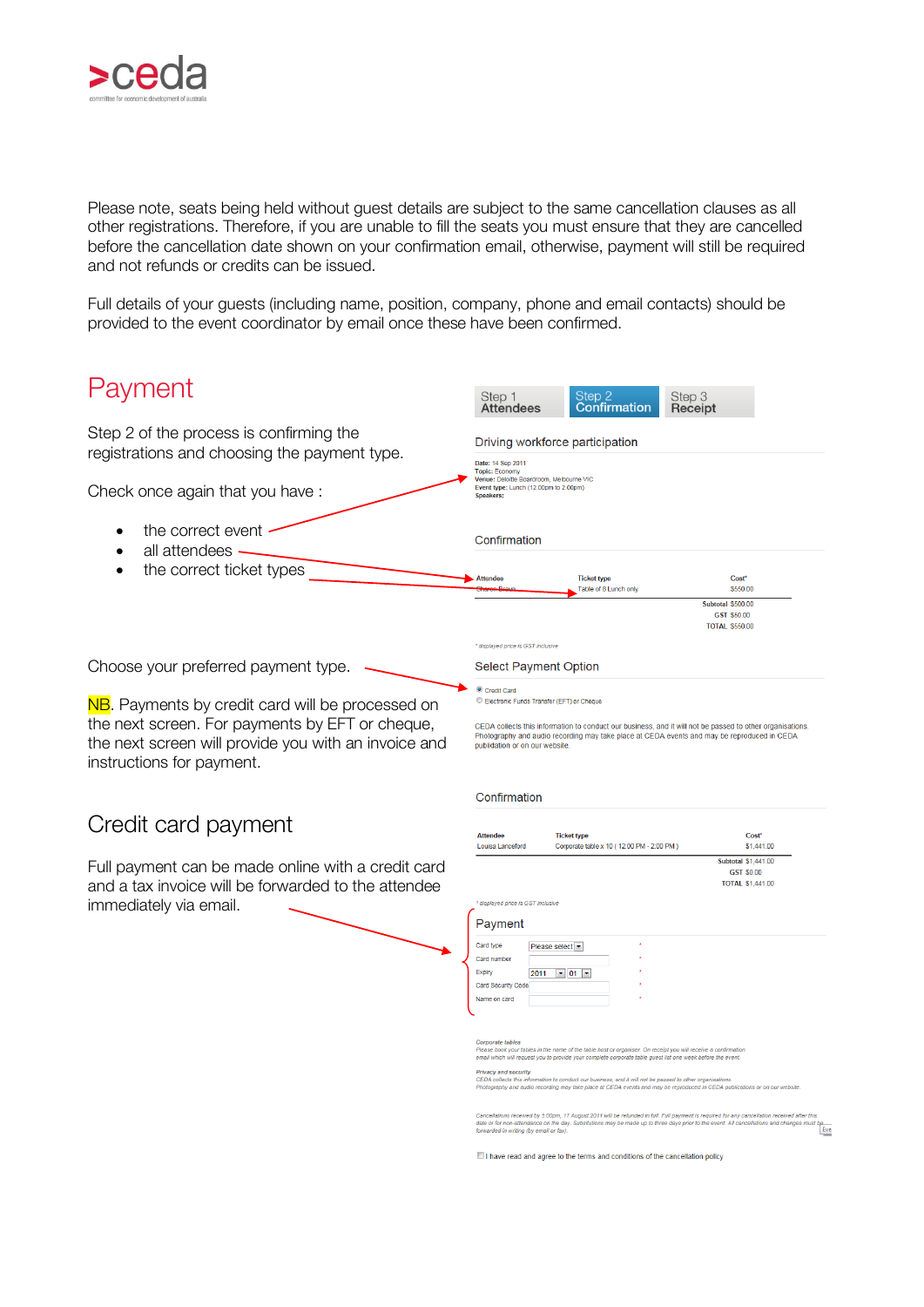

Enter details as follows:

- Card type select from the drop down menu
- The full number on the front of the card, no spaces
- The expiry date shown on the front of the card year first then month, select from the drop down menus
- The security number last three digits on the back of the card for Visa/Mastercard, or four digits shown at the top right on the Amex card
- The name of the card holder as shown on the front of " the card.

#### Payment

| Card type          |      | Please select                      |  |
|--------------------|------|------------------------------------|--|
| Card number        |      |                                    |  |
| Expiry             | 2011 | $-101$<br>$\overline{\phantom{a}}$ |  |
| Card Security Code |      |                                    |  |
| Name on card       |      |                                    |  |

### **Troubleshooting**

If, after you click Next, the screen does not progress, look at the top or bottom of the screen for a red error message. .<br>Itendance on the day. Substitutions may be made at any time. All cancellations and changes must be forwarded in writing

If you see a message such as this it means that there is an error in the credit card details entered. Please check the details entered, amend any errors and click Next again.



Should the message include an instruction to '**contact the card** 

issuer' this is an issue with the validity or credit limit of the card. This can only be addressed by your bank or card issuer – CEDA cannot assist with this and another credit card or another form of payment should be used.

### <span id="page-6-0"></span>EFT or cheque payment

For payments by EFT/cheque you will need to provide

- Payment • the email contact for the person to whom Payment ty EFT or Cheque the invoice should be sent Invoice email (required field) **Event Registration**  and, if applicable, your organisation's Purchase Order
- purchase order number

### <span id="page-6-1"></span>Completing payment

Once you have completed either the credit card payment Corporate tables .<br>Please book your tables in the name of the table host or organiser. On receipt you will receive a confirmatic<br>email which will request you to provide your complete corporate table guest list one week before the event. or EFT/cheque payment requirements, you should acy and security r rreacy<br>CEDA collects this information to conduct our business, and it will not be passed to other organisations.<br>Photography and audio recording may take place at CEDA events and may be reproduced in CEDA publications or read the privacy, corporate table and cancellation terms and conditions Cancellations received by 5.00pm, 17 August 2011 will be refunded in full. Full payment is required for any cancellation<br>date or for non-attendance on the day. Substitutions may be made un to three days prior to the event. tick the box to confirm you have read theseled in writing (by email or fax).

 $\Box$  I have read and agree to the terms and conditions of the cancellation policy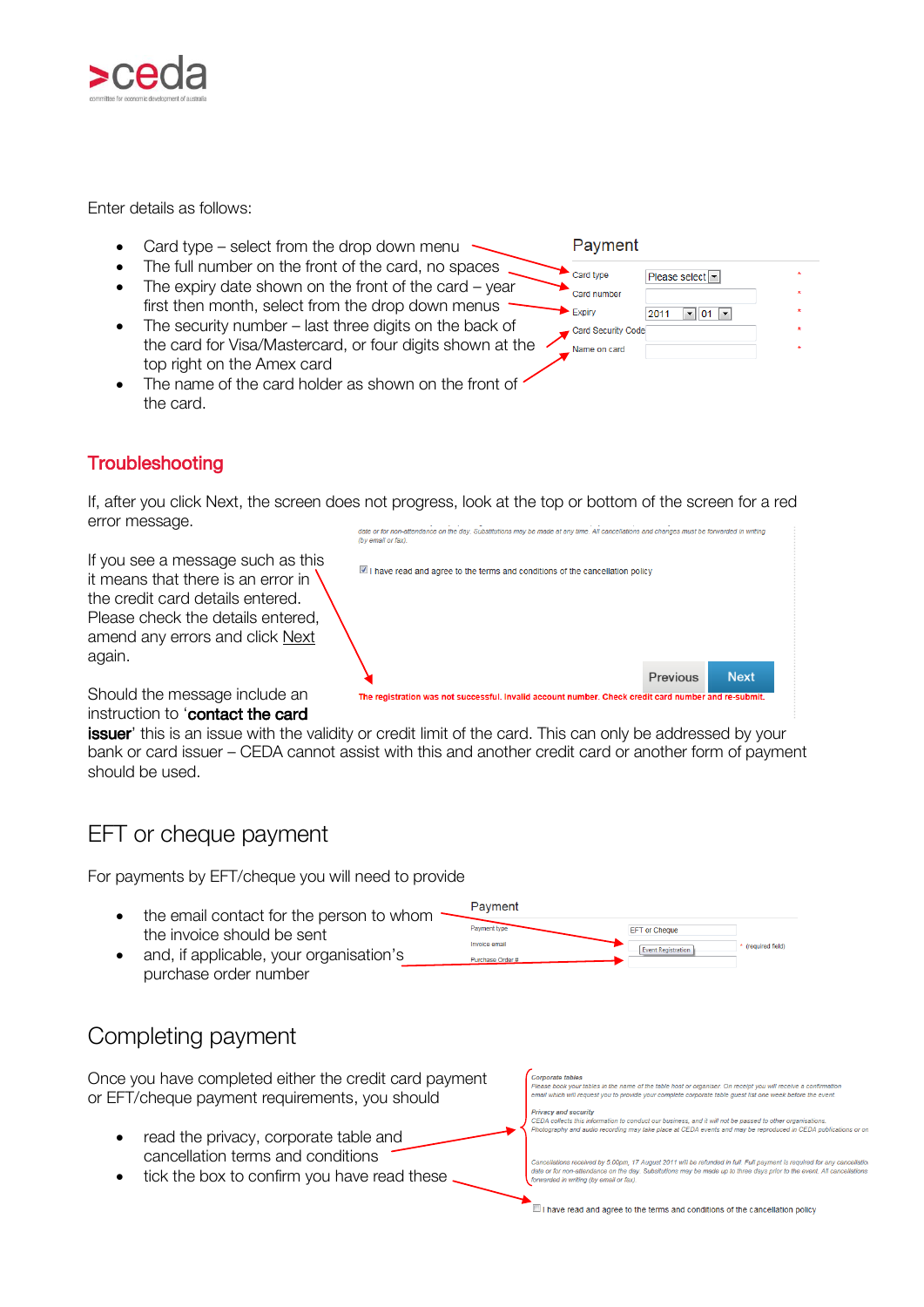

 click ok at the bottom right of the screen to finalise the registration.

### <span id="page-7-0"></span>Confirmation/Tax invoice

You will see the booking confirmation on the screen.

NB. For payments made by credit card, a tax invoice/registration confirmation will be sent to the email address of the first person registered for the event.

NB. For payments by EFT/cheque, a tax invoice/registration confirmation will be sent to the email addressed entered at the payment/purchase order screen.

## <span id="page-7-1"></span>Cancelling registrations or substituting attendees

Please note that registration cancellations or substitutions cannot be made online. These should be made in writing direct to the event coordinator, to the email address shown on your registration confirmation / tax invoice.

# <span id="page-7-2"></span>Logging in to the member only section of CEDA's website

<span id="page-7-3"></span>In order to access your corporate table bookings or to register for member only events you must log into the member only section of CEDA's website, as follows.

If you do not have a username and password set up, please contact the event coordinator or the membership coordinator in your [State office.](http://www.ceda.com.au/contact)

Enter your Username and Password and click Login.

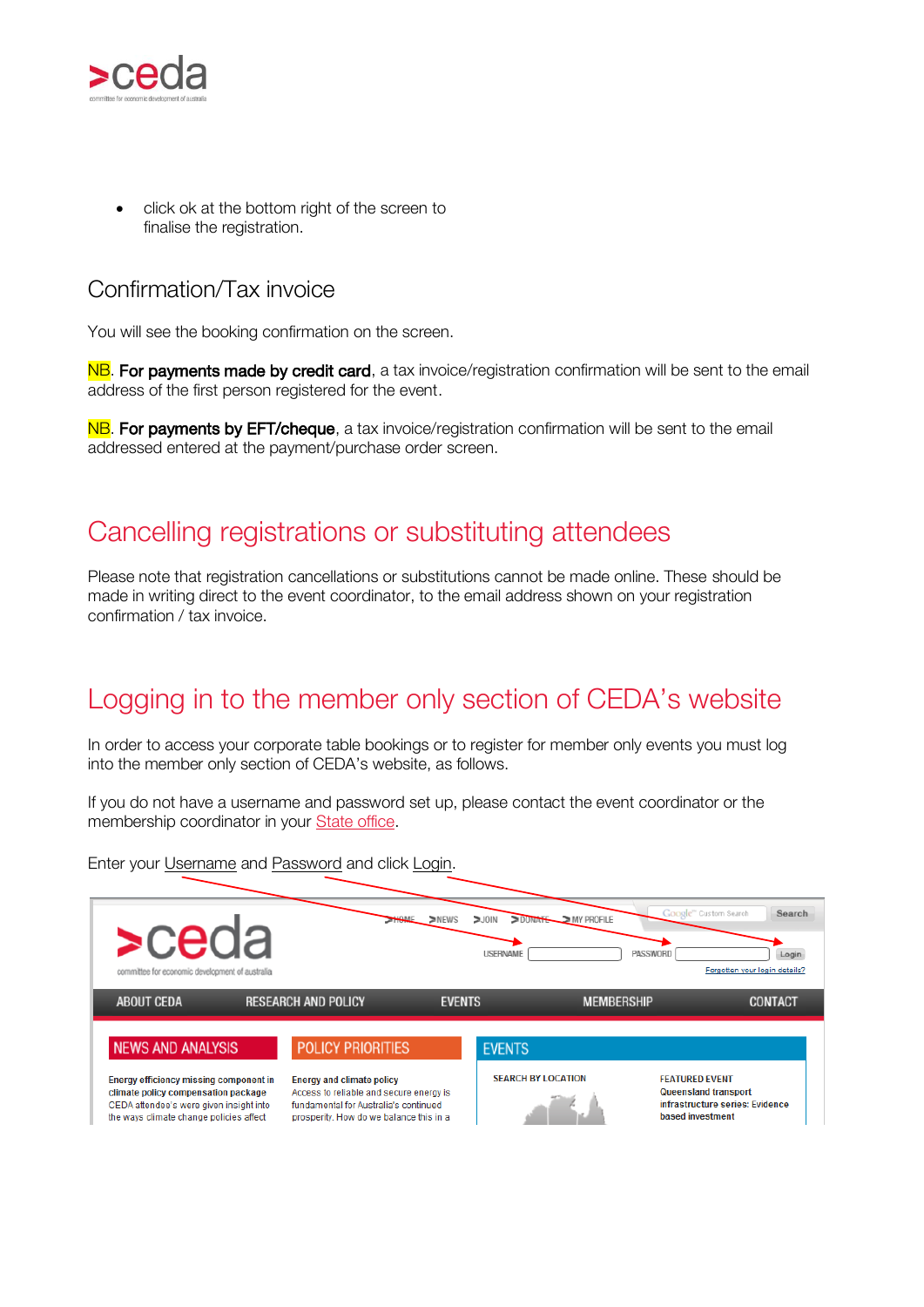

When the login is accepted, the screen will refresh and your username will be shown where the login fields were previously.



Once you have logged into the members only section, you can click the My Corporate Tables link to enter guest details, or register for member only events via the Register Online link next to the relevant event.

## <span id="page-8-0"></span>Corporate tables

A corporate table ticket can be booked through the process above. When entering the name of the attendee for a corporate table booking, the details should be either the table host or the person who will be organising the table.

NB. It is ok to book the table in the name of someone who is not attending the event. You can delete this person later when adding your guest names.

### <span id="page-8-1"></span>Registering your guest details online

CEDA's online registration system allows you to return to the table booking in the lead up to the event and add your guest details as they are confirmed.

### <span id="page-8-2"></span>Timelines for entering guest details online

For planning and production purposes we ask that you enter all of your confirmed guests via the online system by one week out from the event date in order for the guest details to be incorporated into the delegate handout.

The online system will be available for details to be added until **three days out from the event** and must be completed by this time in order for a namebadge to be available for your guests.

NB. Ideally, we suggest that you enter your guest details as they are confirmed to avoid the last minute rush as deadlines approach.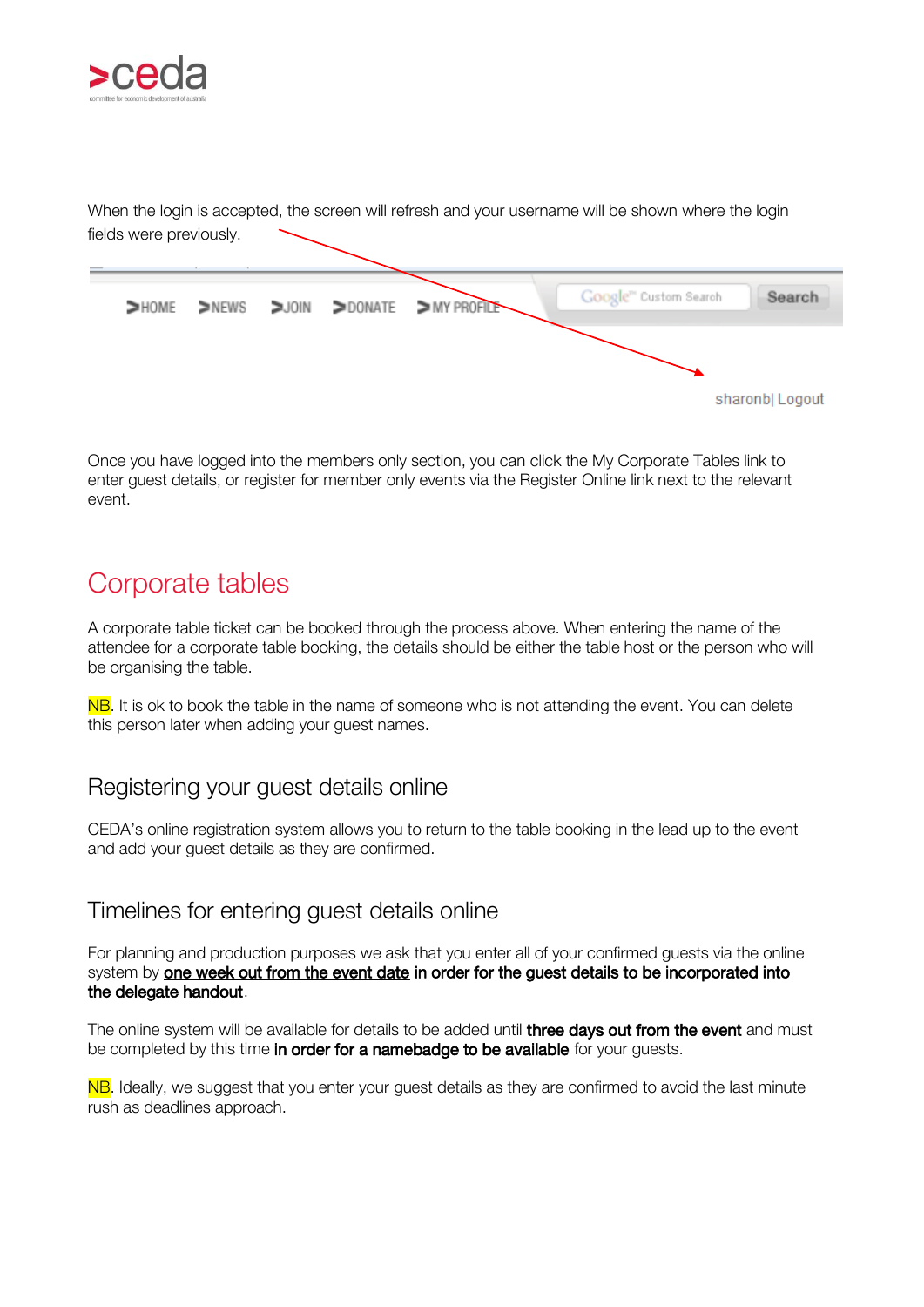

You can access your corporate table guest details in one of two ways. In either case you will need to log into CEDA's member only section of the website so must have a username and password. If you do not current have a username and password please contact the event coordinator or your [State office.](http://www.ceda.com.au/contact)

Contact Event Co-ordinator<br>Name: Ms Karlena James<br>Phone: (29 - 02 9779 9746 O At the time of registration  $-$  At step 3 of the Fax: Not provided registration process you will see a booking Email: karlena.iames@ceda.com.au confirmation with a Print button at the bottom. CEDA collects this information to conduct our business, and it will not be passed to other organisations. Alongside this is a link which will take you to the Photography and audio recording may take place at CEDA events and may be reproduced in CEDA publidation or on our website screen where guest details can be added **THAL** Click here to add quest information

#### Via the My Corporate Tables

link. Access this via the Membership section of the website.

Membership > Profile Management > My Corporate **Tables** 



If you have a number of different corporate table bookings you will see a list of these under Select Event. To choose the event to which you wish to add guests, click the event link.